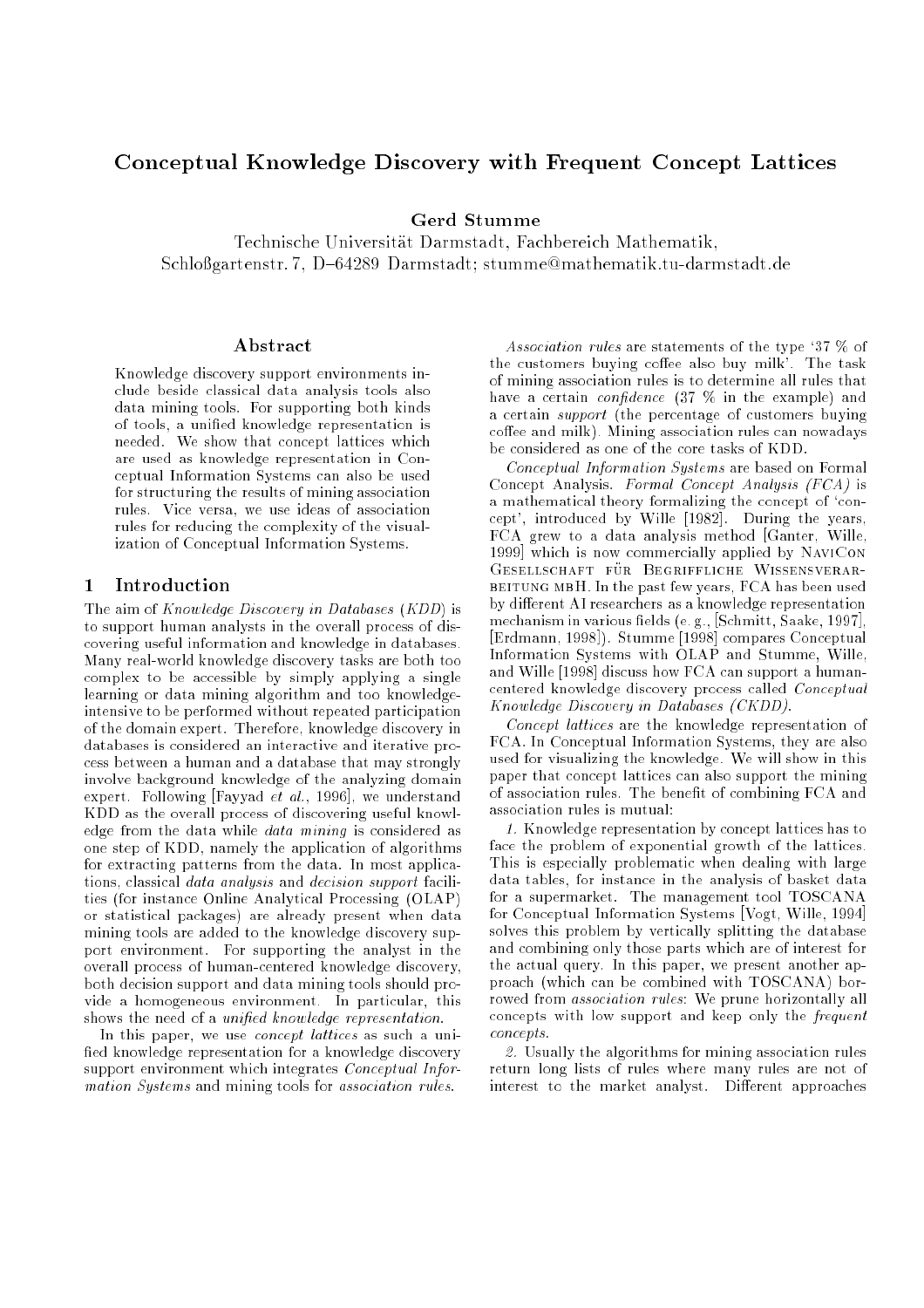have been made for reducing the list, for instance 'metamining' the list or defining the 'surprisingness' of rules. In this paper we show how the list of association rules can be structured and reduced by using frequent concepts.

In the next section, we present the basics of FCA and association rules as far as they are needed for this paper. For more detailed introductions, refer for instance to [Ganter, Wille, 1999] and [Agrawal et al., 1996]. In Section 3, frequent concepts are introduced, and in Section 4, we discuss how they can help structuring and reducing the mining of association rules.

#### $\bf{2}$ 2 Basics of Formal Concept Analysis and Association Rules

#### 2.1 Formal Concept Analysis

Since concepts are necessary for expressing human knowledge the knowledge discovering process benefits from a comprehensive formalization of concepts. FCA offers such a formalization by mathematizing concepts that are understood as units of thought constituted by their extension and intension. This understanding of 'concept' is first mentioned explicitly in the Logic of Port Royal [Arnaud, Nicole, 1668] and has been established in the German standards DIN 2330 and DIN 2331.

To allow a mathematical description of extensions and intensions, FCA starts with a *(formal)* context defined as a triple  $\mathbb{K} := (G, M, I)$ , where G is a set of *objects*, M is a set of *attributes*, and I is a binary relation between  $G$ and  $\alpha$  is e.g.  $\alpha$  is ready in the object of  $\alpha$  is ready  $\alpha$  is ready  $\alpha$ g has the attribute  $m$ ".

Figure 1 shows the formal context  $\mathbb{K}_{\text{cofree}}$  :=  $(G<sub>cofree</sub>, M<sub>cofree</sub>, I<sub>cofree</sub>)$  where the object set  $G<sub>cofree</sub>$  comprises all coffees sold by a supermarket and the attribute set  $M_{\text{cofree}}$  provides some attributes describing them.

For  $A \subseteq G$ , we define  $A := \{ m \in M \mid \forall g \in A : (g, m) \in I \}$  and, for  $B \subseteq M$ , we define  $B' := \{ g \in G \mid$ the fact that  $B \subseteq B''$ ,  $B' = B'''$ , and  $(B_1 \cup B_2)' = B'_1 \cap B'_2$  for all  $B \subseteq M$ . The same holds for  $B \subseteq G$ .)

A formal concept of a formal context  $(G, M, I)$  is deinned as a pair (A; D) with  $A\, \subseteq\,$  G,  $B\, \subseteq\,$  M,  $A\, \equiv\,$  $B$  and  $B$   $\equiv$   $A$ . The sets  $A$  and  $B$  are called the extent and the *intent* of the formal concept  $(A, B)$ . The subconcept-superconcept relation is formalized by (AAI) 21; B2) :() (A2) :() A2; B2):() B1 B2):() B1 B2):() The set of all concepts of a context <sup>K</sup> together with the order relation  $\leq$  is always a complete lattice," called the concept lattice of M and denoted by B(K). Figure 2 shows the concept lattice of the context in Figure 1 by a line diagram.

In the *line diagram*, the name of an object  $g$  is always attached to the circle representing the smallest concept with  $g$  in its extent; dually, the name of an attribute  $m$ is always attached to the circle representing the largest concept with  $m$  in its intent. This allows us to read the

|                             | lacobs | <b>NUSE SERVER</b><br><b>RUSE SERVER</b><br>RUSE SERVER<br>NUSE SERVER |  |  | $\infty$ |
|-----------------------------|--------|------------------------------------------------------------------------|--|--|----------|
| Dallmayr Prodomo            |        |                                                                        |  |  |          |
| Jacobs Krönung              |        |                                                                        |  |  |          |
| Jacobs Krönung Light        |        |                                                                        |  |  |          |
| Jacobs Krönung Free         |        |                                                                        |  |  |          |
| Jacobs Krönung Mild         |        |                                                                        |  |  |          |
| Jacobs Meisterröstung       |        |                                                                        |  |  |          |
| Tempelmann                  |        |                                                                        |  |  |          |
| <b>Plus Schonkaffee</b>     |        |                                                                        |  |  |          |
| <b>Plus Naturmild</b>       |        |                                                                        |  |  |          |
| Plus milde Sorte            |        |                                                                        |  |  |          |
| Plus Gold                   |        |                                                                        |  |  |          |
| <b>Idee Kaffee Classic</b>  |        |                                                                        |  |  |          |
| Kaffee Hag klassisch        |        |                                                                        |  |  |          |
| <b>Melitta Cafe Auslese</b> |        |                                                                        |  |  |          |
| Melitta Cafe Auslese Mild   |        |                                                                        |  |  |          |
| Kaisers Kaffee Auslese Mild |        |                                                                        |  |  |          |

Figure 1: The formal context  $\mathbb{K}_{\text{cofree}}$ 

context relation from the diagram because an object  $q$ has an attribute  $m$  if and only if there is an ascending path from the circle labeled by  $q$  to the circle labeled by  $m$ . The extent of a concept consists of all objects whose labels are below in the diagram, and the intent consists of all attributes attached to concepts above in the hierarchy. For example, the concept labeled by `< 6 DM' has f`Plus Naturmild', `Plus milde Sorte', `Plus Gold'} as extent, and  $\{\leq 6$  DM', 'Plus' (the house brand of the supermarket),  $\leq 8$  DM' as intent.

For  $X, Y \subseteq M$ , we say that the *implication*  $X \to Y$ holds in the context, if each object having all attributes in  $X$  also has all attributes in  $Y$ . For instance, the implication {Plus, classic}  $\rightarrow$  {<6 DM} holds in the coffee context. It can be read directly in the line diagram: the largest concept having both `Plus' and `classic' in its intent is below the concept labeled by  $\leq 6$  DM'.

A Conceptual Information System consists of a manyvalued context and a set of conceptual scales. A many-valued context may not only have crosses (i. e.,  $yes/no)$  as entries, but attribute-value pairs. More precisely, a *many-valued context* is a tuple  $\mathbb{K}$  :=  $(G, M, (W_m)_{m \in M}, I)$  where G is a set of objects, M a set of attributes,  $W_m$  the set of possible values for the at the set of the relation  $\mathcal{L}$  and the relation  $\mathcal{L}$  and  $\mathcal{L}$  and  $\mathcal{L}$  and  $\mathcal{L}$  $m \in M, w \in W_m$  [with  $(g, m, w_1) \in I, (g, m, w_2) \in I \Rightarrow$  $w_1 = w_2$  indicates if an object  $q \in G$  has value  $w \in W_m$ for attribute  $m \in M$ . A conceptual scale for a subset  $B \subseteq M$  of attributes is a (one-valued) formal context  $\omega_B := (\cup_B, \textit{m}_B, \textit{1}_B)$  with  $\cup_B \subseteq \wedge \textit{m}_F$   $\textit{B}$  *W*<sub>m</sub>. (The idea is to replace the attribute values in  $W_m$  which are orten too specific by more general attributes which are provided in  $M_B$ . For an example, see below.)

For a basket data analysis of a supermarket, we consider as set  $G_{\text{trx}}$  of a many-valued context  $\mathbb{K}_{\text{trx}}$  the set of all transactions of the supermarket (more precisely, their IDs); and as set  $M_{\text{trx}}$  of attributes the set of all

<sup>1</sup> I. e., for each subset of concepts, there is always a greatestcommon subconcept and a least common superconcept.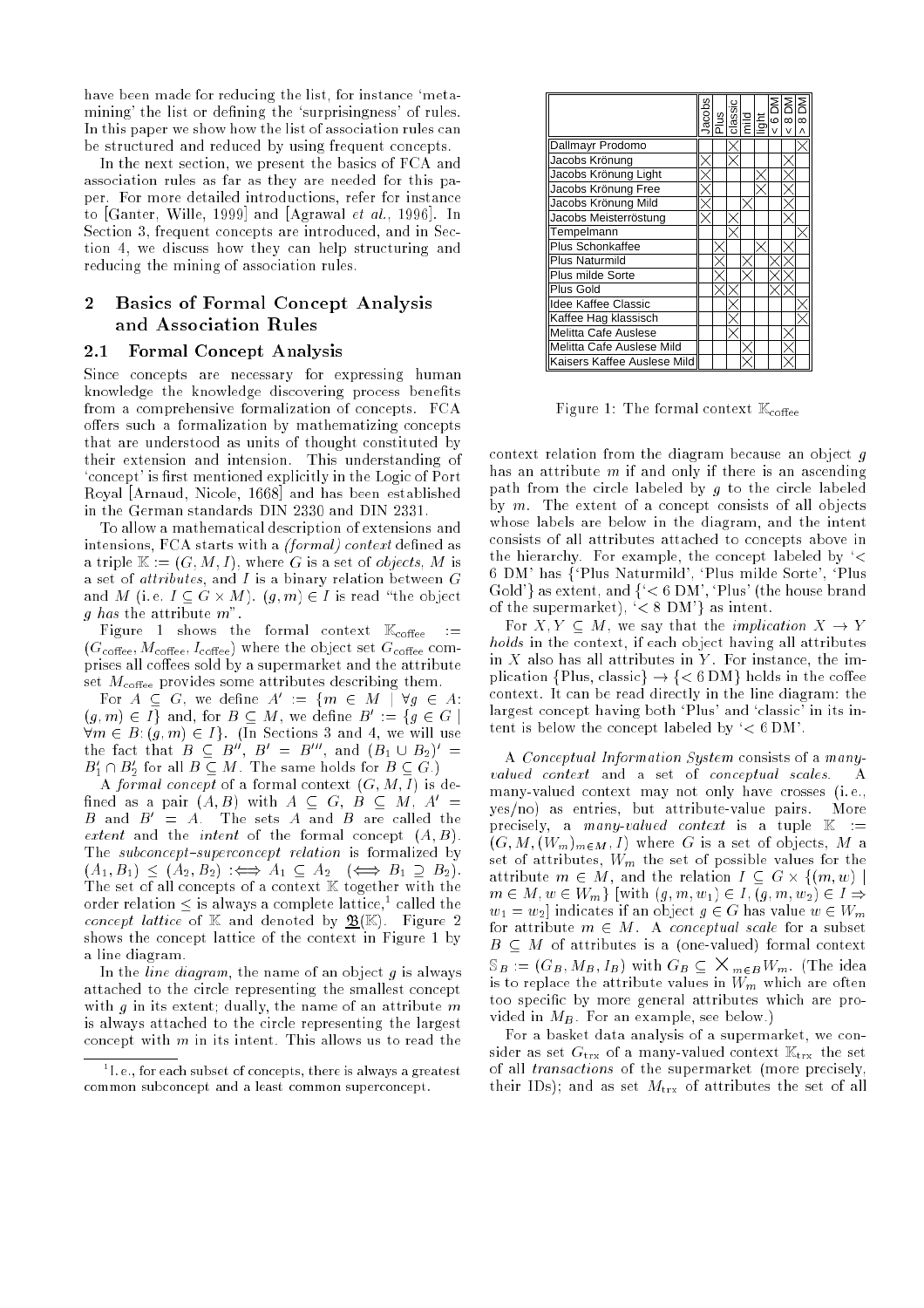

Figure 2: The concept lattice  $\mathfrak{B}(\mathbb{K}_{\text{cofree}})$  of the context  $\mathbb{K}_{\text{cofree}}$ 

items sold by the supermarket together with the two attributes time and date. (One could add other attributes like credit card number etc.) For all items of the supermarket the attribute set is Boolean, e. g.,  $W_{\text{Dallmavr Prodomo}} = \{ \text{yes, no} \}.$  For an item  $m \in M_{\text{trx}}$ , we let  $(g, m, \text{yes}) \in I_{\text{trx}}$  if item m was purchased (at least once) in transaction g, and  $(g, m, no) \in I_{\text{trx}}$  else. For time we have  $W_{time} = [9.00, 19.59]$ , and  $W_{\text{date}}$  contains all dates during the period to be analyzed.

An example of a conceptual scale for  $B = \{ \text{time} \}$  is given in Figure 3. The attributes  $M_{time} = \{$  morning, ...,



Figure 3: The conceptual scale  $\mathcal{S}_{time}$ 

evening} have been chosen because the analyst is usually not interested in seeing the exact time of the transactions, but is thinking in more general terms. When the analyst chooses the scale  $\mathbb{S}_{time}$  in the management system TOSCANA, then the diagram in Figure 3 is displayed, but instead of the where-clauses of SQL queries (e. g., time in [12.00, 13.59]) the numbers of transactions which fulfill the queries are shown. (This is the derived

context for  $S = \{S_{time}\}\$ as defined below.)

For  $B = \{\text{Dallmayr Prodomo}, \ldots, \text{Kaisers Kaffee}\}$ Auslese Mild), the formal context  $\mathbb{K}_{\text{cofree}}$  cannot be used directly as a conceptual scale. The context we need must have the powerset  $\mathfrak{P}(G_{\text{cofree}})$  as set of objects, not the set  $G_{\text{cofree}}$  itself, because customers can buy arbitrary combinations of coffee. This is provided by the conceptual scale  $\mathcal{S}_{\text{cofree}} := (\mathfrak{P}(G_{\text{cofree}}), M_{\text{cofree}}, J_{\text{cofree}})$  with  $(A, m) \in J_{\text{cofree}} : \iff \exists g \in A: (g, m) \in I_{\text{cofree}}.$ 

Now let  $\mathfrak S$  be the set of conceptual scales for the manyvalued context  $\mathbb{K} := (G, M, (W_m)_{m \in M}, I)$ . For any subset  $S \subseteq \mathfrak{S}$  of scales, we can now translate the manyvalued context into a one-valued one: The derived context  $\mathbb{K}_{\mathcal{S}}$  is defined by  $\mathbb{K}_{\mathcal{S}} := (G, \bigcup_{\mathbb{S}_{B} \in \mathcal{S}} M_B, I_{\mathcal{S}})$  $(g, n) \in I_{\mathcal{S}}$  if there is a scale  $\mathcal{S}_B \in \mathcal{S}$  with  $m \in M_B$  and  $w \in W_m$  with  $(g, m, w) \in I$  and  $(g, n) \in I_B$ . For instance, if  $S = \{S_{time}\}\$ , and (TID 0815, time, 11.17am) $\in$ I, then we have (TID 0815, morning), (TID 0815, before  $(2pm) \in I_{\mathcal{S}}$  [because (time < 12.00, morning) $\in I_{time}$  and (time  $< 12.00$ , before  $2pm$ ) $\in$   $I_{time}$  as one can see in Figure 3].

One can hence derive from each many-valued context  $\mathbb K$  one large one-valued context  $\mathbb K_{\mathfrak S},$  for which the concept lattice could be computed. However, this approach is not feasible because the resulting lattice is usually much too large, and nobody wants to see it as a whole. Instead, the system TOSCANA allows to combine the diagrams of two (or more) conceptual scales in a nested  $line diagram$ : In each concept of the first scale, the second scale is inserted.<sup>2</sup>

<sup>2</sup> This works well because the lattice of the whole derivedcontext can always be embedded (as a join-semilattice) in the direct product of all the scales. Because of space limits of space limitation, and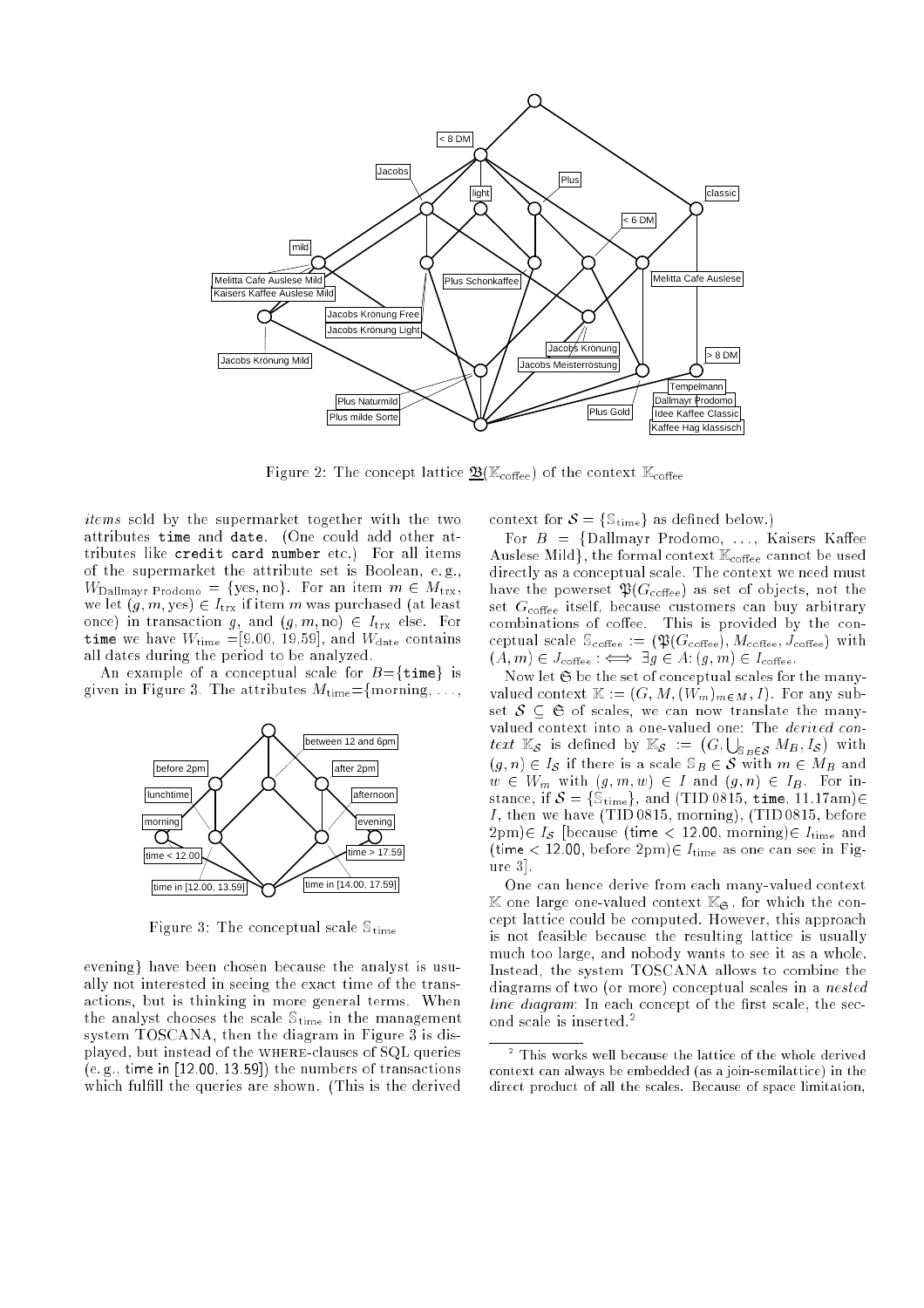For instance, by combining  $\mathbb{S}_{\text{time}}$  and  $\mathbb{S}_{\text{cofree}}$ , the analyst can see how the types of coffee purchased change during the day: Is classical coffee bought more often in the morning, and light coffee in the evening? Hence if the analyst already guesses that there is some relationship between the time of the purchase and the type of coffee purchased, then the Conceptual Information System supports him in analyzing the situation in more detail. Supporting the user in finding such hypotheses is the task of mining association rules.

#### 2.2 Association Rules

We can describe association rules in terms of Formal Concept Analysis: Consider again the context  $\mathbb{K}_{\text{trx}}$ . For the moment, we restrict the set  $M$  of attributes to the items sold by the supermarket (and ignore the manyvalued attributes time and date). Then we can see the restricted context  $\mathbb{A}_{\text{trx}}^*$  as a one-valued context. Each subset  $X$  of  $M$  is called an *itemset*. The *support* of  $X$  is defined by supp $(X) := \frac{|X'|}{|G|}$  (where |G| is the cardinality of  $G$ ).

An association rule  $X \to Y$  consists of two subsets X support  $\sup(X \to Y) := \frac{|(X \cup Y)^i|}{|G|}$  and with *confidence*  $\text{conf}(X \to Y) := \frac{\text{supp}(X \cup Y)}{\text{supp}(X)}$  (in short:  $X \stackrel{s,c}{\longrightarrow} Y$  with  $s := \text{supp}(X \to Y)$  and  $c := \text{conf}(X \to Y)$ . (An implication is hence an association rule with condence 1 and arbitrary support.)

Rules that hold only with a certain condence have been investigated for a long time by many researchers. For instance, in the framework of FCA, Luxenburger [1991] has called them partial implications. The notion of association rules (which additionally have high support) and their application to large databases was introduced by [Agrawal et al., 1993]. They stated the following problem and provided a first algorithm: Compute, for given  $s_{\min}, c_{\min} \in [0, 1]$ , all association rules  $X \stackrel{s,c}{\longrightarrow} Y$ with s smile s smile . The contract  $\sim$  smiller . The contract of  $\sim$  . The contract of  $\sim$ 

There are now several algorithms for mining association rules in the literature. All algorithms work in two steps. First they determine the set  $\mathcal F$  of all frequent itemsets, i.e.,  $\mathcal{F} := \{ Y \in M \mid \text{supp}(Y) \geq s_{\min} \}.$ Then they determine, for each  $Y \in \mathcal{F}$ , all  $X \subseteq Y$  with  $\text{conf}(X \to Y) > c_{\text{min}}$ . The expensive step is the first one. Hence almost all research effort is focussed on that step. In this paper, we focus on structural aspects of association rules, and discuss algorithms only briefly.

Generalized association rules have been introduced in [Srikant, Agrawal, 1995] because the association rules obtained by mining directly the large context  $\mathbb{K}_\text{trx}$  with all items as attributes returns rules which are often too specific, for instance '37% of customers buying Jacobs Meisterröstung also buy Bärenmarke Kaffeemilch 0.25 l'. instead of `39% of customers buying classically roasted coffee also buy coffee milk'.

For generalized association rules, one considers additionally a taxonomy on the set  $M_{\rm trx}$  of items. The taxthe items (i.e., the elements in  $M_{\text{trx}}^{\circ}$ ) are considered as the minimal elements). All other elements are called generalized items. We say that transaction  $g \in G_{trr}^{\circ}$ trx contains the general interest item to be a contact in the state in generalized) item  $m \in M_{\text{trx}}^{\text{tr}}$  with  $(g, m) \in I$  and  $m \leq t$ <br>in  $(T, \leq)$ . For instance, if 'Plus Schonkaffee'  $\leq$  'light coffee' in the taxonomy, then each transaction containing 'Plus Schonkaffee' also contains the generalized item 'light coffee'. For mining generalized association rules, one could first add all generalized items to the context, and then mine that as a flat table. But this approach is quite inefficient, and all existing algorithms try to use the taxonomy to support pruning. Weber [1998] gives an overview over algorithms for mining association rules and generalized association rules.

Up to now, we have stated the basics of both Formal Concept Analysis and association rules. Now let us see how both theories can enrich each other.

#### 3 Frequent Concept Lattices

Concept lattices provide exactly the same information than the formal context they are derived from. While this is a big advantage over other data analysis techniques in many applications, it is a serious handicap for large datasets. As mentioned before, this problem is usually faced by vertically splitting the database by using conceptual scales and displaying only a part by combining two or more scales in nested line diagrams. Here we consider a horizontal pruning of the concept lattice. As we will see later, both approaches can be combined.

For a given  $s_{\min} \in [0, 1]$ , we define the frequent concepts of  $\mathbb{K} := (G, M, I)$  as the concepts  $(A, B) \in \mathfrak{B}(\mathbb{K})$ with  $\frac{|A|}{|G|} \geq s_{\min}$ . The lattice  $\mathfrak{B}_{s_{\min}}(\mathbb{K}) := \{ (A, B) \in$  $\mathbf{B}(\mathbb{K}) \parallel \frac{|A|}{|G|} \geq s_{\min} \} \cup \{ (M',M) \}$  is called the frequent concept tattice of the context  $\mathbb{R}^+$ 

By fixing a suitable threshold  $s_{\min}$ , we can now considerably reduce the concept lattice  $\underline{\mathfrak{B}}_{(\mathbb{K}_{\text{tr} \chi})}$  to the frequent<br>concept lattice  $\underline{\mathfrak{B}}_{s_{\text{min}}}(\mathbb{K}_{\text{tr} \chi}^{\circ})$ . The latter contains still all relevant information for the basket data analysis. The frequent concept lattice is usually still too large to be displayed as a whole. But now, we can combine this horizontal pruning of the lattice with the vertical splitting of the data table: For each *conceptual scale*  $\mathcal{S}_B$  (i.e., each 'slice' of the context  $\mathbb{K}_{\text{trx}}^{\text{o}}$ ) we only display its frequent<br>concept lattice  $\underline{\mathfrak{B}}_{s_{\min}}(\mathbb{S}_B)$ . The frequent concept lattice  $\mathcal{L}_{s_{\min}}$  ( $\mathbb{F}_{\mu}$ ) of the total context  $\mathbb{F}_{\mu}$  can then be embedded

we refer to proget wille, 1994 for an example.

we have to add the smallest concept of  $\mathfrak{B}(\mathbb{R}), \ (M_-, M_+),$ in order to obtain a lattice again. This is more a technical detail; see Footnote 5.

<sup>4</sup> Observe that the restriction to the frequent concepts is not suitable for other kinds of applications. For instance, in Conceptual Information Systems used for Information Retrieval, one is especially interested in the concepts with low support support.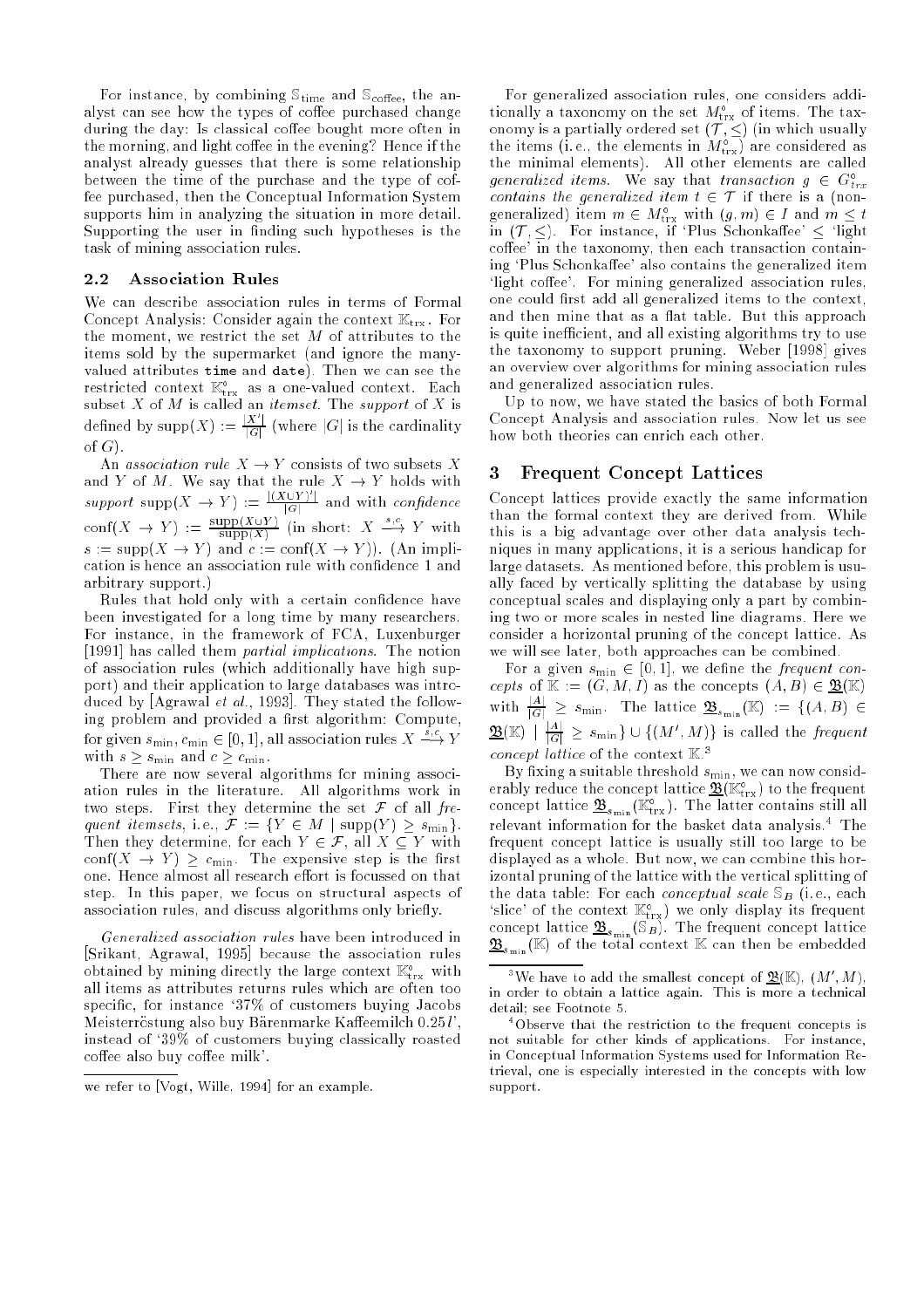(as a join-semilattice) in the direct product of the frequent concept lattices of the conceptual scales (compare with Footnote 2). Hence one can still use the visualization method by nested line diagrams as it is implemented in TOSCANA. The use of frequent concept lattices allows us to work with conceptual scales which are too large to be displayed completely. For instance, the conceptual scale  $\mathbb{S}_{\text{cofree}}$  which we introduced in Section 2 has 99 concepts. But it is only so large in order to cover all eventualities: Each of the  $2^{16} = 65536$  combinations of coffees is considered in the scale. But with a reasonable threshold  $s_{\min}$  for the support, we can assume that only single coffees and very few combinations of two different coffees are bought together frequently. Then the resulting lattice is not much larger than the concept lattice in Figure 2 and can be combined with another scale (for instance  $\mathbb{S}_{time}$  in a nested line diagram. If there are no frequent combinations of two different coffees, then the lattices are even identical.

For computing the frequent concept lattice of a context K, one can apply the Next-Closure-Algorithm (1984) of B. Ganter in [Ganter, Wille, 1999]. It is usually used for computing concept lattices, but can be used for determining arbitrary closure systems. A closure system C P(M) on a set M is a set of subsets of M such that for any subset  $\mathcal{X} \subseteq \mathcal{C}$ ,  $\bigcap \mathcal{X}$  is a *closure* again, i.e.,  $\bigcap \mathcal{X} \in \mathcal{C}$ <sup>5</sup> To each closure system is assigned a *closure* operator  $\Gamma: \mathfrak{P}(M) \to \mathfrak{P}(M)$  which maps each subset X of M to the smallest closure  $\overline{X}$  containing X.

We briefly recall the Next-Closure-Algorithm. For a given closure operator, it determines all closures in the *lectic order*. For simplicity, we assume that  $M =$  $\{1,\ldots,n\}$ . For  $A, I \subseteq M$ , we say that  $A \leq_i I$  if and only if  $\cdots$  if  $\cdots$  if  $\cdots$  in  $\cdots$  in  $\cdots$  if  $\cdots$  in  $\cdots$  . and  $i \in B \setminus A$ . Then the *lectic order* is defined by  $\Lambda \leq I \iff \exists t \in M : \Lambda \leq_i I$ . The lectic order is a total order on P(M), i.e., for the F(M), we have  $\mathcal{N}$  and  $\mathcal{N}$ always  $X < Y$  or  $X = Y$  or  $X > Y$ .

**Algorithm:** The lectically smallest closure is  $\emptyset$ . For a given set  $X \in M$ , the lectically next closure is determined by: 1. Let  $i := n$ .

- 2. While  $A \nless i \overline{(A \cap \{1, \ldots, i-1\}) \cup \{i\}}, \text{ do } i := i 1.$
- 3. Then  $\overline{(A \cap {1, ..., i 1}) \cup {i}}$  is the lectically next closure. The last closure is M. П

The intents of a concept lattice form a closure system, and can hence be determined by the algorithm with the closure operator  $\Lambda^+ \equiv \Lambda^-$  for determining the frequent concept lattice  $\underline{\mathcal{L}}_{s_{\min}}(x)$ , we have to modify the closure operator:  $\Lambda := \Lambda$  If supp( $\Lambda$ )  $\geq s_{\min}$  and  $\Lambda := M$  else. Since  $X \subset Y$  implies  $X \subset Y$ , the algorithm prunes then all itemsets which have an infrequent itemset as proper subset.<sup>6</sup>

 $^5$ Remark that  $M = \bigcap \emptyset$  is always a closure. That is the reason why we had to add  $(M_-,M_+)$  to  $\underline{\mathfrak{B}}_{s_{\text{min}}}(\mathbb{R}).$ 

In the next section, we discuss how frequent concepts can be used for structuring and reducing the results of mining association rules.

#### 4 Structuring Association Rules

In this section we show that it is not necessary to know all frequent itemsets for computing the relevant association rules. It is sufficient to consider intents of frequent concepts.

Let us call the intent of a frequent concept frequent intent. I.e.,  $X \subseteq M$  is a frequent intent if and only if  $X = X''$  and supp $(X) \geq s_{\min}$ . We will see that instead of providing all association rules to the market analyst, we can restrict ourself to those rules  $X \stackrel{s,c}{\longrightarrow} Y$  where X and Y are frequent intents, together with a set of implications, called frequent Duquenne-Guigues-basis, which describes the structure of the frequent concept lattice  $\approx$ s<sub>min</sub> ("").

The intertwine of a given context was  $\mathcal{L} = \{x_i\}$  , where  $\mathcal{L} = \{x_i\}$ actly those subsets of M which are closed under all implications which hold in K. Hence it is sufficient to know how to generate all implications that hold in  $K$ . A basis of implications is a set of implications from which one can derive all implications by using the following three rules [Amstrong, 1974]: (1)  $\ddot{X} \rightarrow \ddot{X}$  for all  $X \subseteq \ddot{M}$ . (2) If  $X \to Y$  then  $X \cup Z \to X$  for any  $Z \subset \overline{M}$ . (3) If  $X \to Y$  and  $Y \cup Z \to W$ , then  $X \cup Z \to W$ .

Duquenne and Guigues [1986] have shown that the set of all implications  $P \to P''$  where P is a pseudo-intent forms a minimal basis. A pseudo-intent is a subset P of  $M$  with  $P \neq P^{\prime \prime}$  such that, for each pseudointent  $Q \subseteq P$ with  $Q \neq P$ ,  $Q'' \subseteq P$  holds.

As we are interested in describing the frequent concept lattice only, we can prune the Duquenne-Guigues-Basis: We define the *frequent Duquenne-Guigues-basis* as the set  $\{P \to P'' \mid P \text{ pseudo-intent, supp}(P) > s_{\min}\}\.$  This set generates now all frequent implications, i. e., all association rules with high support and confidence 1.

The following theorem shows that for determining the remaining association rules (those with confidence  $\neq$  1), we can restrict ourselves to those rules where both premise and conclusion are frequent intents. The proof is straightforward. For the condence, it goes back to [Luxenburger, 1991].

**Theorem.** Let  $X, Y \subseteq M$ . Then  $X \to Y$  and  $X'' \to Y''$ have the same support and the same confidence.

We can now present the results to the market analyst in two parts: We provide the frequent Duquenne-Guigues-Basis together with the list of all association rules  $X \stackrel{s,c}{\longrightarrow} Y$  with  $X = X''$ ,  $Y = Y''$ ,  $s > s_{\min}$  and  $c \geq c_{\text{min}}$ . From these two lists, we can check whether an association rule  $X \to Y$  holds with support  $s \geq s_{\min}$ and confidence  $c \geq c_{\min}$  in two steps: First we determine the implication  $X \to X''$  by applying the implications

 $\mathbb{P}$ Prutax [Hipp *et al.*, 1998], a depth-first algorithm for

mining generalized association rules, traverses the power set  $\mathfrak{B}(M)$  in the lectic order, too.